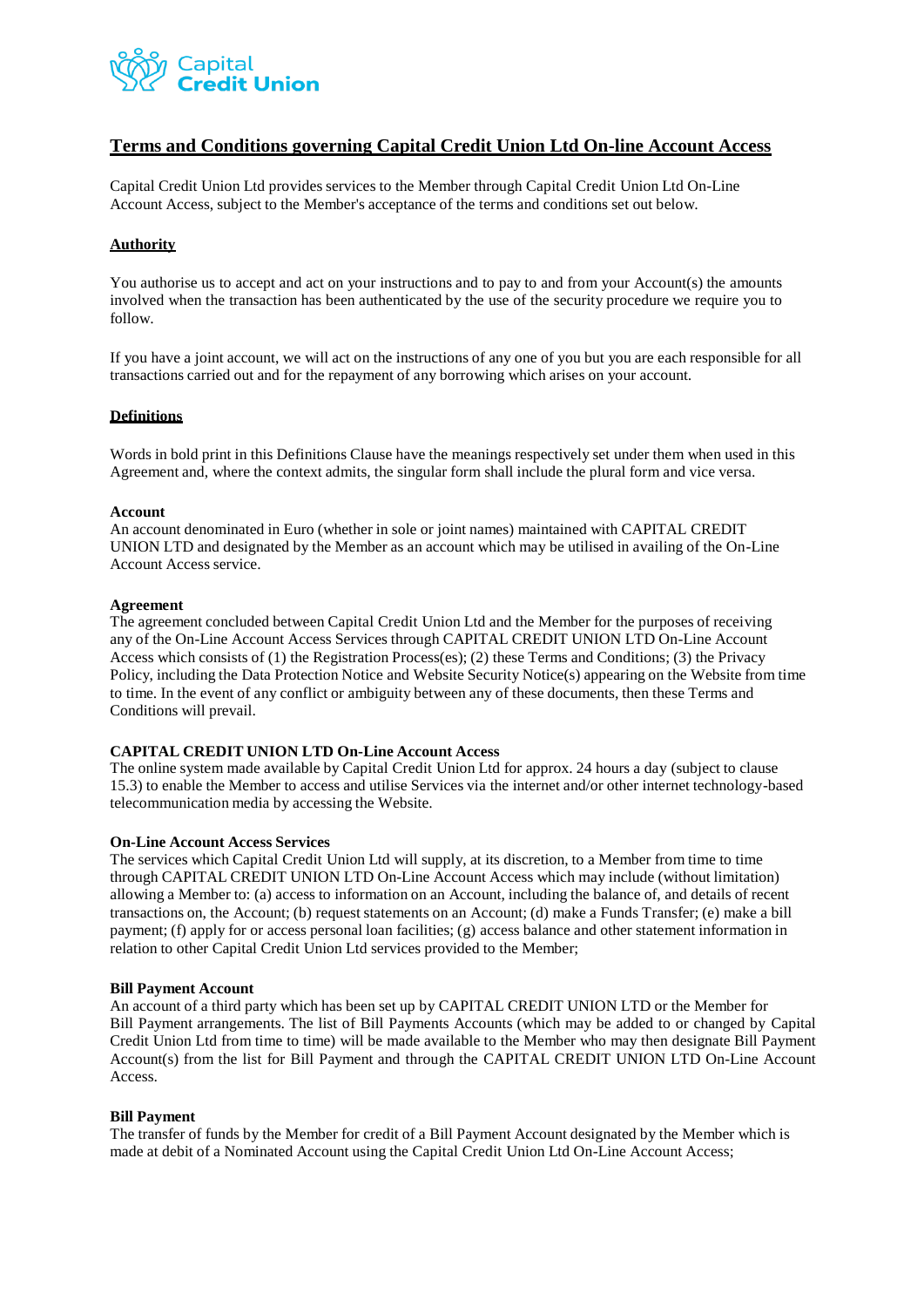

## **Business Day**

A day on which Capital Credit Union Ltd is open for general business; "non business day" shall be construed accordingly.

## **Credit Union**

A credit union for the purposes of the Credit Union Act 1997.

## **Member Service Adviser**

An employee or agent of Capital Credit Union Ltd authorised to provide assistance to the Member in relation to the Member's use of CAPITAL CREDIT UNION LTD On-Line Account Access.

#### **Data Protection Notice**

The data protection notice which sets out the terms upon which the Member's personal data received in respect of this Agreement will be gathered and processed, and which is published on the Website as part of the Privacy Policy, together with any consents the Member has given to Capital Credit Union Ltd regarding use of his/her personal data.

#### **Euro**

The single currency of the participating member states of the European Union.

#### **Funds Transfer**

An Intra Account Transfer or an Inter Account Transfer or an International Payment.

#### **Inter Account Transfer**

The transfer of funds by the Member for credit of an account held by or with a credit institution other than Capital Credit Union Ltd, which is made at the debit of an Account using the Capital Credit Union Ltd On- Line Account Access Service.

#### **International Payment**

The transfer of funds by the Member for credit of an account outside Ireland, whether or not with CAPITAL CREDIT UNION LTD, which is made at the debit of an Account using the CAPITAL CREDIT UNION LTD On-Line Account Access, as Capital Credit Union Ltd may determine from time to time.

#### **Intra Account Transfer**

The transfer of funds by the Member: (i) for the credit of any other Account and/or any third party account maintained with Capital Credit Union Ltd, which is made at the debit of an Account using the CAPITAL CREDIT UNION LTD On-Line Account Access Service.

#### **Mandated Account**

An Account or any third party account maintained with CAPITAL CREDIT UNION LTD, or with a credit institution other than CAPITAL CREDIT UNION LTD, designated by the Member for receipt of funds through the CAPITAL CREDIT UNION LTD On-Line Account Access Service.

#### **Nominated Account**

Such of the Accounts as are designated by the Member for access through the Capital Credit Union Ltd On-Line Account Access Service.

## **Non-Business Day Period**

Any non-business day or consecutive non business days preceding a Business Day, e.g. Sunday would constitute a Non-Business Day Period where Monday is a Business Day.

#### **Personal Identification Number ("PIN")**

The personal identification number, consisting of eight digits, allocated to the Member by Capital Credit Union Ltd for use in conjunction with the Username and Password, which the Member chooses, with Capital Credit Union Ltd's consent, through CAPITAL CREDIT UNION LTD On-Line Account Access Service. The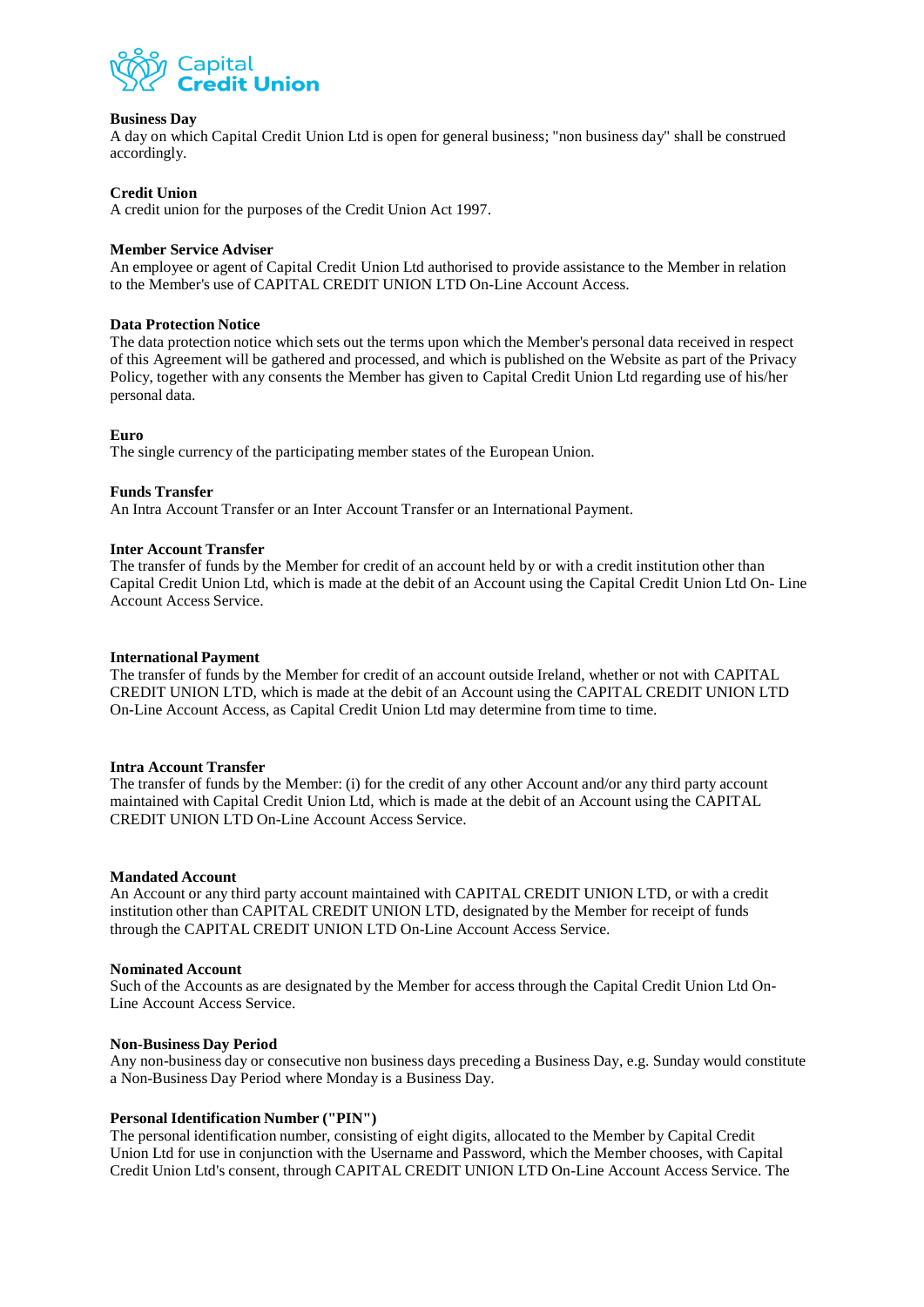

Member may change their PIN by using the feature contained in the On-line Account Access – Personal Details – Security Info section of the Website.

## **Privacy Policy**

The document called "Privacy Policy" published on the Website from time to time.

## **Registration Process (es)**

The process (es) which must be properly and fully completed by a Member applying to Capital Credit Union Ltd for the provision of On-Line Account Access Services using Capital Credit Union Ltd On-Line Account Access, including, but not limited to, application forms, online application forms and forms completed by the Member or by a Member Service Adviser on behalf of the Member, or information given to a Member Service Adviser by the Member.

#### **SMS Message**

A message sent using a short message service to or from telecommunication devices that use global system for mobile (GSM) communication.

#### **Terms and Conditions**

The terms and conditions governing the provision of the CAPITAL CREDIT UNION LTD On-Line Account Access to the Member, which are set out in this document, and such other terms and conditions as may be added to or substituted for them from time to time pursuant to the Agreement.

## **Member**

A person who maintains an Account with Capital Credit Union Ltd. The Account Holder to whom (or, in the case of joint Accounts, to each of whom) is issued a Username, Password and PIN.

## **Website**

Any page containing the URL [www.capitalcu.ie](http://www.capitalcu.ie/)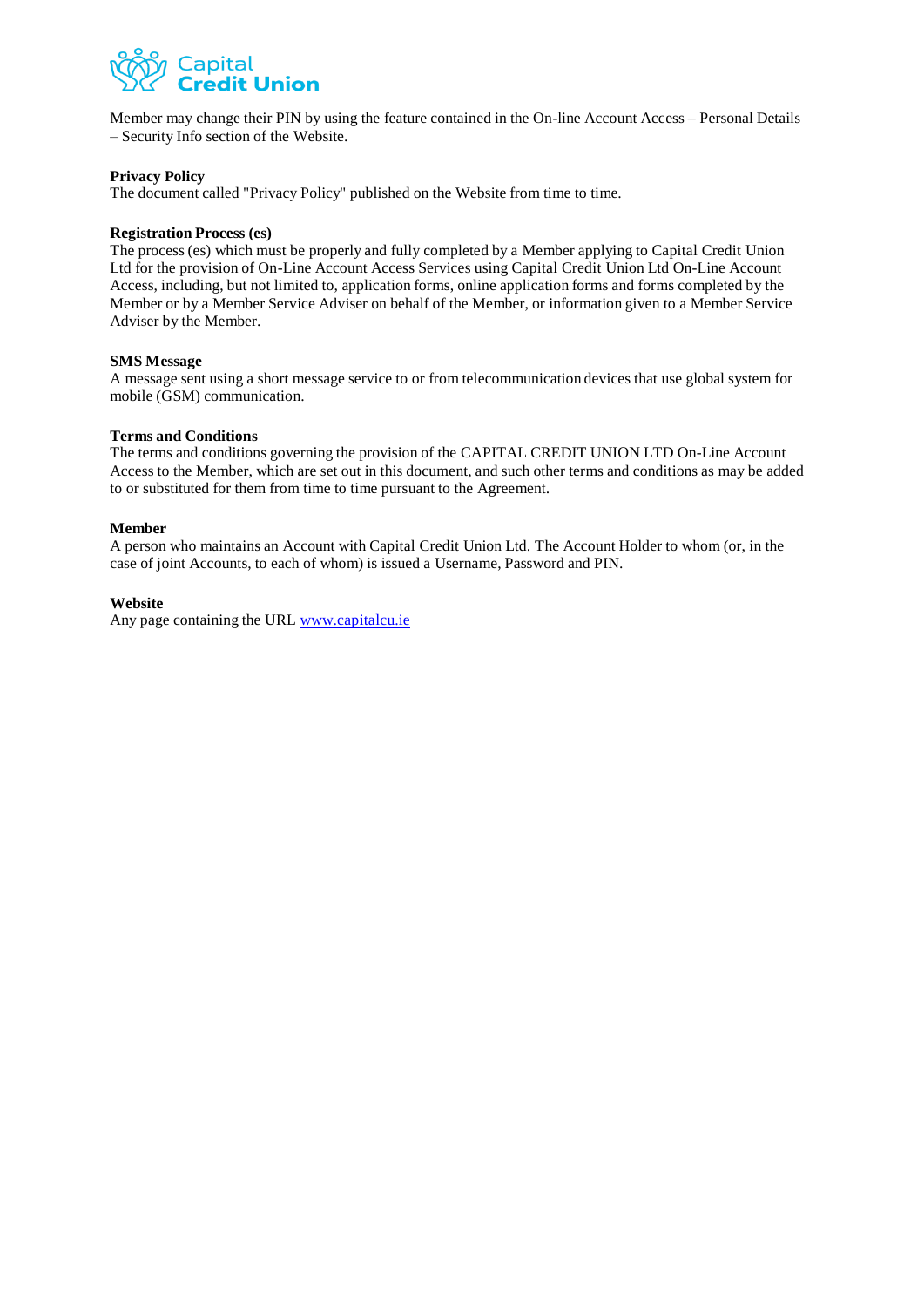

## **Use of CAPITAL CREDIT UNION LTD On-Line Account Access**

## 1. **Availability and Security**

- 1.1 Capital Credit Union Ltd On-Line Account Access Services are only made available, subject to Clause 1.2, to a Member by Capital Credit Union Ltd in respect of Accountsin Capital Credit Union.
- 1.2 International Payments may be made to the credit of an account with any credit institution outside Ireland, as Capital Credit Union Ltd may determine from time to time.
- 1.3 CAPITAL UNION LTD On-Line Account Access (including the Services delivered through it), the Username, Password and PIN must be used by the Member strictly in accordance with this Agreement.

## 1.4

- (a) The PIN (if requested) will be provided by CAPITAL CREDIT UNION LTD direct to the Member. The Member must not disclose the PIN whether directly or indirectly, to any other person (including, but not limited to, any account aggregation service provider) or record your Username, Password or PIN in any way that may result in them becoming known to another person. Should the Member know or think it possible that the Username, Password or PIN has become known to any other person the Member shall immediately effect a change to the PIN through Capital Credit Union Ltd.
- (b) Please note that after initial registration or enrolment we will never contact you, or ask anyone to do so, on our behalf, with a request to disclose your Password or PIN. If you receive any such request from anyone (even if they are using our name and logo and appear to be genuine) then it is likely to be fraudulent and you must not supply your Password or PIN to them in any circumstances. The Member should report any such requests to us immediately
- (c The Member will be responsible for all instructions given by you or anyone acting with your authority between the time you pass the security procedure and the time you exit from the On-Line Account Access Service. The Member shall disconnect and exit CAPITAL UNION LTD On-Line Account Access Service when not availing of the Services.
- 1.5 International Payments are subject to the provision of the Financial Transfers Act, 1992, (as amended) and/or any like legislation applicable in Ireland or any other relevant jurisdiction from time to time) and are made available at the discretion of Capital Credit Union Ltd and as Capital Credit Union Ltd may determine from time to time.

## **2. Equipment**

2.1 The equipment necessary for the Member to access Capital Credit Union Ltd On-Line Account Access Service shall be provided and be maintained by and at the expense of the Member and CAPITAL CREDIT UNION LTD may change the requirements for such equipment from time to time.

## **3. Indemnity**

3.1 The Member undertakes with Capital Credit Union Ltd to comply strictly with this Agreement. The Member acknowledges that his or her compliance with this Agreement is designed to minimise the risk of unauthorised use of Capital Credit Union Ltd On-Line Account Access Service. The Member agrees to indemnify Capital Credit Union Ltd in full in respect of any loss or damages which may arise to Capital Credit Union Ltd, the Member or any third party as a consequence of the Member's noncompliance with this Agreement.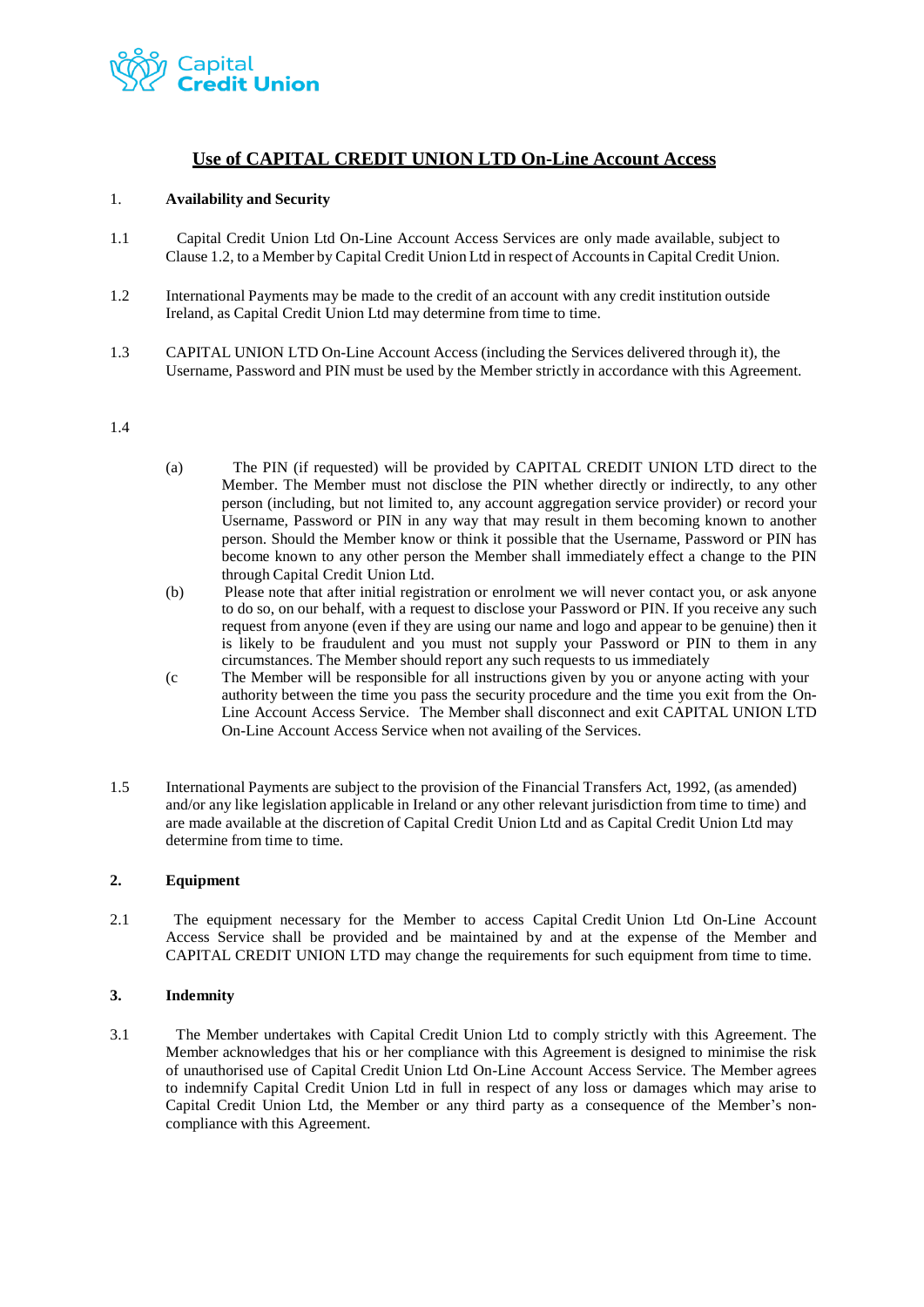

# **4. Instructions**<br>4.1 **Capital Cre**

4.1 Capital Credit Union Ltd shall be entitled, but not obliged, to record all communications from, or instructions given by, the Member to Capital Credit Union Ltd, or messages sent by CAPITAL CREDIT UNION LTD to the Member through Capital Credit Union Ltd On-Line Account Access Service.

4.2

- (a) The Member shall ensure that all instructions given by the Member to Capital Credit Union Ltd through Capital Credit Union Ltd On-Line Account Access Services are accurate and complete, and that, where appropriate, he/she correctly identifies the Account and Balance Name to which any amount is to be credited or debited. In particular, prior to confirming any instruction to Capital Credit Union Ltd, the Member shall ensure that an instruction which is relayed back to the Member confirming the instruction that the Member sent through Capital Credit Union Ltd On-Line Account Access is the instruction which the Member intends to give. Capital Credit Union Ltd is entitled to rely on any instruction from the Member using Capital Credit Union Ltd On-Line Account Access, and, for the avoidance of doubt, the processing by CAPITAL CREDIT UNION LTD of any such confirmed instruction shall be final and binding on the Member.
- (b) Capital Credit Union Ltd is authorised to provide the Member with account balance information in respect of all accounts currently or at any future time opened in the name of the Member with CAPITAL CREDIT UNION LTD
- (c) Capital Credit Union Ltd is authorised to provide to the Member any or all of the Services which may be accessed and availed of through Capital Credit Union Ltd On-Line Account Access Services in accordance with the Member's instructions given to CAPITAL CREDIT UNION LTD through Capital Credit Union Ltd On-Line Account Access Service.

## **5. Transactions on the Account**

- 5.1 The Member authorises Capital Credit Union Ltd to act upon any instruction to debit an Account received through CAPITAL CREDIT UNION LTD On-Line Account Access which has been transmitted using all or part of the Username, Password, PIN and/or any other authentication process which Capital Credit Union Ltd may require to be used in connection with Capital Credit Union Ltd On-Line Account Access without requiring Capital Credit Union Ltd to make any further authentication or enquiry, and all such debits shall constitute a liability of the Member. Where the Members' Account is maintained in joint names the liability of the Account Holders shall be joint and several.
- 5.2 The Member shall not create an unauthorised overdraft, exceed an approved limit on an Account or otherwise act in any manner contrary to any other terms and conditions applicable to an Account and/or the Services through the use of Capital Credit Union Ltd On-Line Account Access. The Member accepts that all transactions on an Account of any nature are subject to the Account balance being available and transaction(s) on an account with uncleared funds of any nature may not be processed until such times as the balance is cleared and available.

5.3

- (a) Upon receipt of instructions to effect a Bill Payment or an Inter Account Transfer Capital Credit Union Ltd will carry out the transfer instructions, will debit the Account and will effect the transfer within seven Business Days.
- (b) Upon receipt of instructions from the Member to effect an Intra Account Transfer Capital Credit Union Ltd will carry out the instructions and will debit the Account within two Business Days.
- 5.4 Notwithstanding any other limit or authorisation (including any limit referred to in this Clause 5), whether in respect of any Account or otherwise the maximum aggregate amount which a Member may transfer using the On-Line Account Access Services (whether by Bill Payments, Fund Transfers, and/or otherwise) is EUR 12,000 during any Business Day, or during a Business Day and a preceding Non-Business Day Period.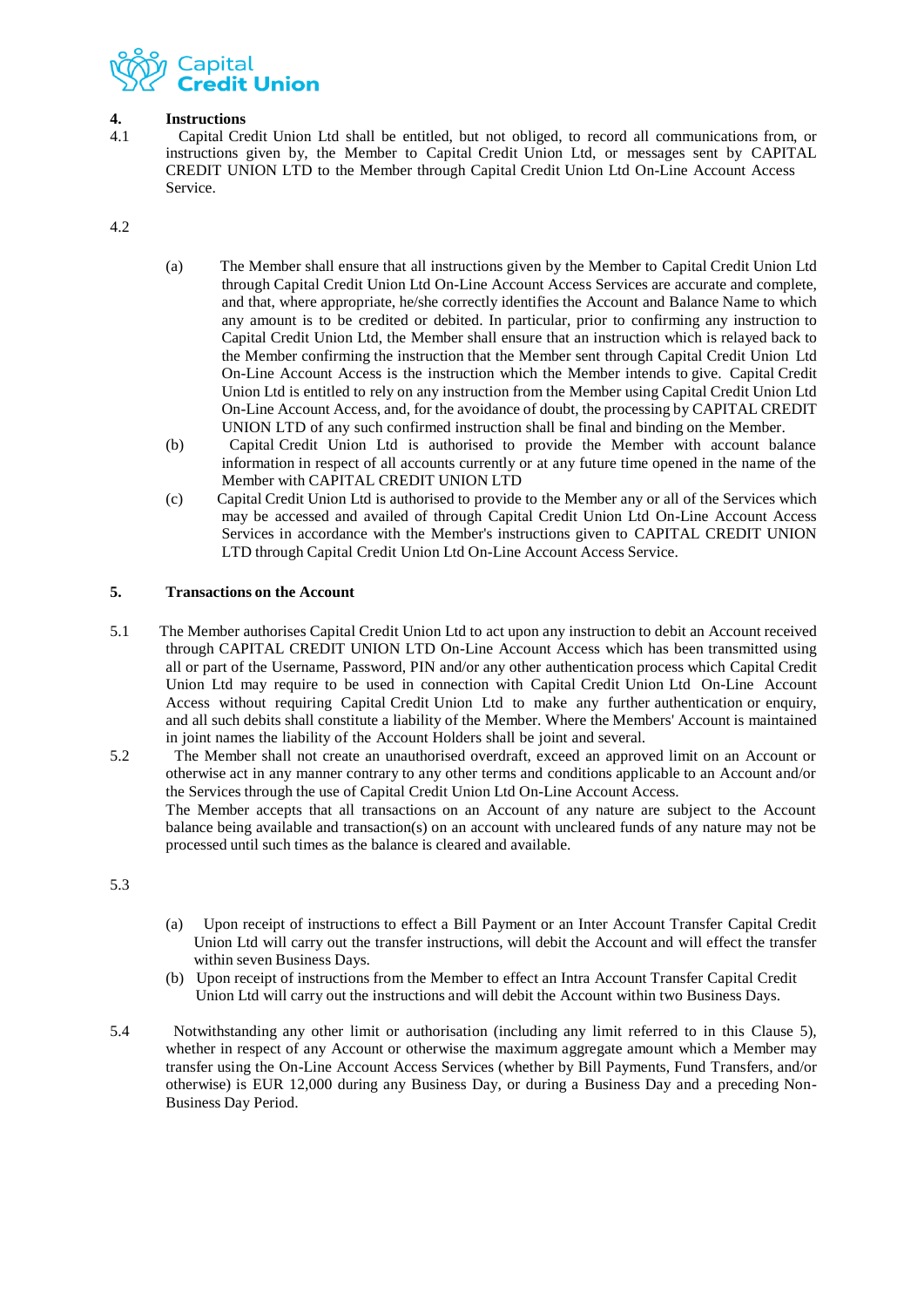

- 5.5 Subject to Clauses 5.2, 5.4 and 5.7:
	- (a) the total value of Bill Payments which may be effected by a Member through Capital Credit Union Ltd On-Line Account Access Service is limited in aggregate to EUR 3,000 in any Business Day and the preceding Non-Business Day Period (if any). For the avoidance of doubt, the total value of Bill Payments effected during a Non-Business Day Period shall be taken into account in determining whether the EUR 3,000 aggregate limit has been reached during the next succeeding Business Day.
	- (b) the total value of Inter Account Transfers which may be effected by a Member through Capital Credit Union Ltd On-Line Account Access Service is limited in aggregate to EUR 3,000 in any Business Day and the preceding Non-Business Day Period (if any). For the avoidance of doubt, the total value of the Inter Account Transfers effected during a Non-Business Day Period shall be taken into account in determining whether the EUR 3,000 aggregate limit has been reached during the next succeeding Business Day.
	- (c) the total value of Intra Account Transfers which may be effected by a Member between the Accounts of a Member through CAPITAL CREDIT UNION LTD On-Line Account Access Service in any Business Day or non-business day is limited to the amount of the available balance on the Account to be debited at the relevant time (less any outstanding Bill Payments, fund Transfers and/or otherwise). Amounts above EUR 3,000 may require prior approval.
	- (d) the total value of Intra Account Transfers which may be effected by a Member to third party accounts maintained with CAPITAL CREDIT UNION LTD through Capital Credit Union Ltd Phone Banking and/or Capital Credit Union Ltd On-Line Account Access Service is limited in aggregate to EUR 3,000 in any Business Day and preceding Non-Business Day Period (if any). For the avoidance of doubt, the total value of transfers effected during a Non- Business Day Period shall be taken into account in determining whether the EUR 3,000 aggregate during the next succeeding Business Day; and
- 5.6 Entries in an Account in respect of Bill Payments and Fund Transfers shall be prima facie evidence that the transfer or debit represented thereby has been duly authorised and shall be binding on Capital Credit Union Ltd and the Member unless and until proved to the contrary.
- 5.7 Transactions in excess of €1,000.00 through CAPITAL CREDIT UNION Online Account Access Service may be subject to verification and acceptance by Capital Credit Union. This may take place on a date later than the date you authorised the transaction, which may affect the transaction date. In this event, Capital Credit Union will have no liability for the late transfer.
- 5.8 When using the On-Line Account Access Services each of Capital Credit Union Ltd and Member agree that they will not attempt to rely on any terms and conditions relating to the Accounts if to do so would be an attempt to repudiate the validity of the Member's instructions relating to the On-Line Account Access Services or the communications regarding the instructions sent to the Member by Capital Credit Union Ltd. Both Capital Credit Union Ltd and the Member agree that the instructions, information, communications and/or authorisations given through the On-Line Account Access Services shall be treated as satisfying any legal requirements for communication in writing.

## **6. Information on Account Balances and Statements**

- 6.1 The Member acknowledges that any Account balance quoted through Capital Credit Union Ltd On- Line Account Access Service may be the balance at the relevant close of business for that Account on the Business Day prior to the day of the quotation and that the balance may not be appropriately adjusted to include any debit or credit (whether paper or electronic (including via SMS Message)) transactions processed or issued since the close of business. The Member accepts that, as the Account balance quoted may contain uncleared transactions, it may be adjusted in the event of non-payment of any such transactions and may not be fully up to date.
- 6.2 The Member shall carefully examine any account information (including Account statements and balances) received by the Member, or any other information provided by Capital Credit Union Ltd to the Member, through the On-Line Account Access Service from time to time and shall report any errors or omissions to Capital Credit Union Ltd in writing within 30 days from the date of despatch of such statements or receipt of such information. In the event that no error or omission is reported by the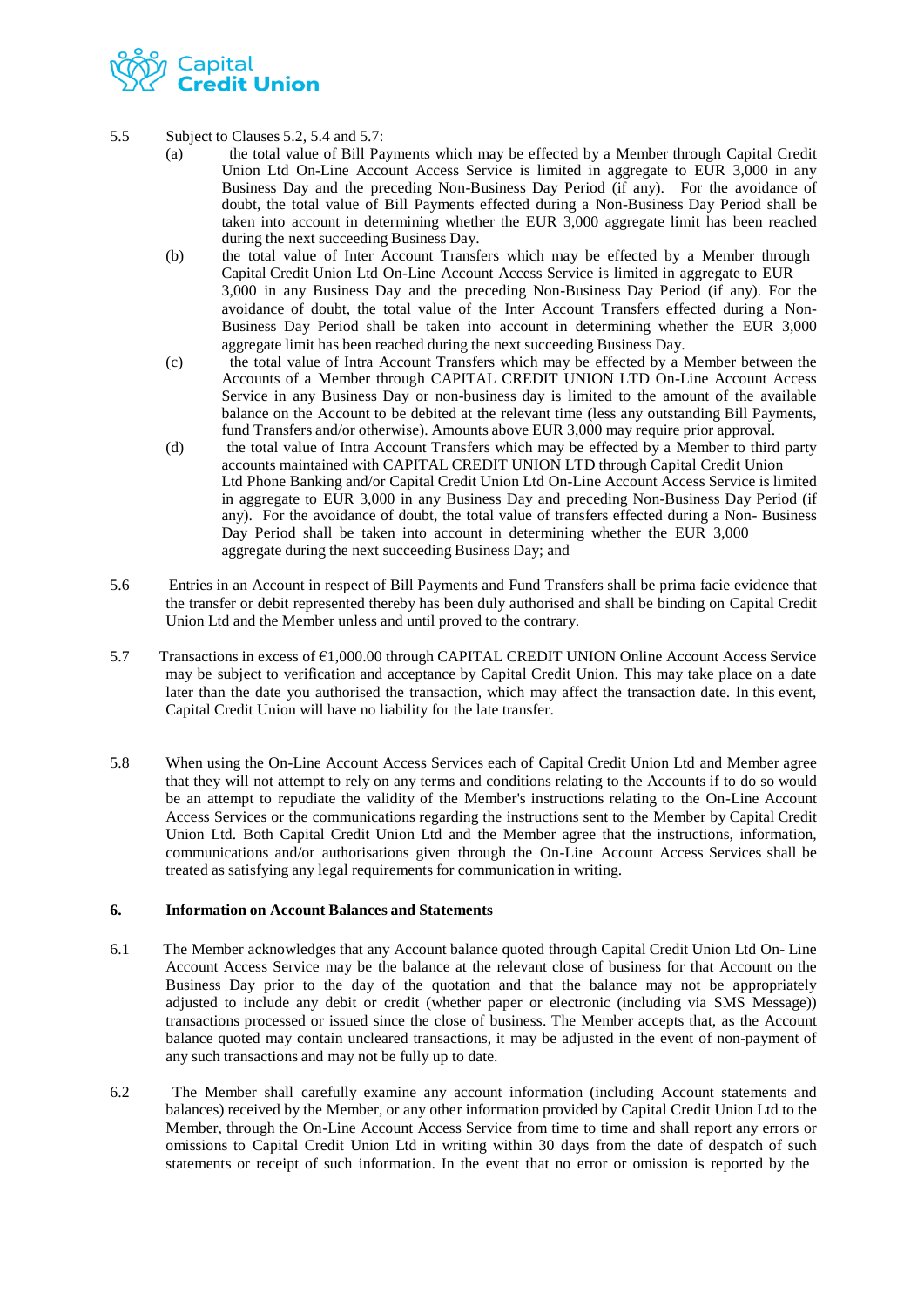

Member within the time specified, Capital Credit Union Ltd shall be entitled to rely on the conclusiveness of the relevant statement of account as respects further transactions, provided that nothing herein will prevent CAPITAL CREDIT UNION LTD or the Member subsequently adjusting information to correct an error or omission, but in that case without any claim to compensation or damages arising on account thereof.

## **7. Termination of the Agreement**

- 7.1 Capital Credit Union Ltd may terminate the Agreement and withdraw Capital Credit Union Ltd On-Line Account Access:
	- (a) on giving the Member at least 10 Business Days prior written notice;
	- (b) immediately upon breach by the Member of any of the terms of this Agreement or where there are serious grounds for doing so and provided the Member is informed by notice in writing as soon as is reasonably possible after termination;
	- (c) immediately upon the death, bankruptcy or other contractual incapacity of the Member;
	- (d) if the Member has not accessed CAPITAL CREDIT UNION LTD On-Line Account Access in any period of 12 consecutive months; or
	- (e) if Capital Credit Union Ltd reasonably believes that any of the On-Line Account Access Services have been used negligently, illegally or fraudulently by the Member, or by a third party as a result of the Member's negligence or recklessness;
	- (f) if the Member ceases to be a Member
- 7.2 This Agreement does not have a minimum or finite duration and will continue to be binding on the parties until it is terminated. The Member may terminate the Agreement at any time by giving CAPITAL CREDIT UNION LTD not less than 10 Business Days prior written notice to that effect, but without prejudice to the Member's liability for any outstanding indebtedness on any Account or otherwise prior to the date of termination.
- 7.3 Notwithstanding the death or incapacity of the Member all payments made by Capital Credit Union Ltd at the debit of any Account, including the Nominated Account, shall be valid and binding upon the Member and the Member's estate or legal representative if made prior to the receipt by Capital Credit Union Ltd of written notice of such death or incapacity.
- 7.4 Capital Credit Union Ltd reserves the right to process or cancel any transactions in progress on termination of this Agreement or on suspension or withdrawal of the On-Line Account Access Services. CAPITAL CREDIT UNION LTD is not responsible for any loss the Member may incur as a result of any transaction not being processed as part of the On-Line Account Access Services after termination of the Agreement or after any suspension or withdrawal of the Banking Services.

## **8. Variations of the Agreement**

Where CAPITAL CREDIT UNION LTD is not required to notify the Member otherwise by law, CAPITAL CREDIT UNION LTD may alter the Agreement from time to time. Any such alteration shall become effective and shall be binding upon the Member 14 days after notice of such alteration has been sent to the Member by any of the following means: through the post, by advertisement published in at least one national daily newspaper, by electronic message through Capital Credit Union Ltd On-Line Account Access Services including by notice on [www.capitalcu.ie.](http://www.capitalcu.ie./) The Member shall be entitled, upon receiving notice of any alteration to this Agreement, to immediately terminate the Agreement but without prejudice to any rights or obligations which have arisen prior the termination date, including the Member's liability for any indebtedness on any Account or which has otherwise arisen prior to that termination date.

## **9. Notices**

- 9.1 Save where expressly provided, any notice required to be given by the Member to Capital Credit Union Ltd in connection with the subject matter of this Agreement shall be given in writing and sent through the post addressed to Capital Credit Union Ltd, Main Street, Dundrum, Dublin 14.
- 9.2 Save where expressly provided, any notice required to be given by Capital Credit Union Ltd to the Member in connection with the subject matter of this Agreement may be given by any of the following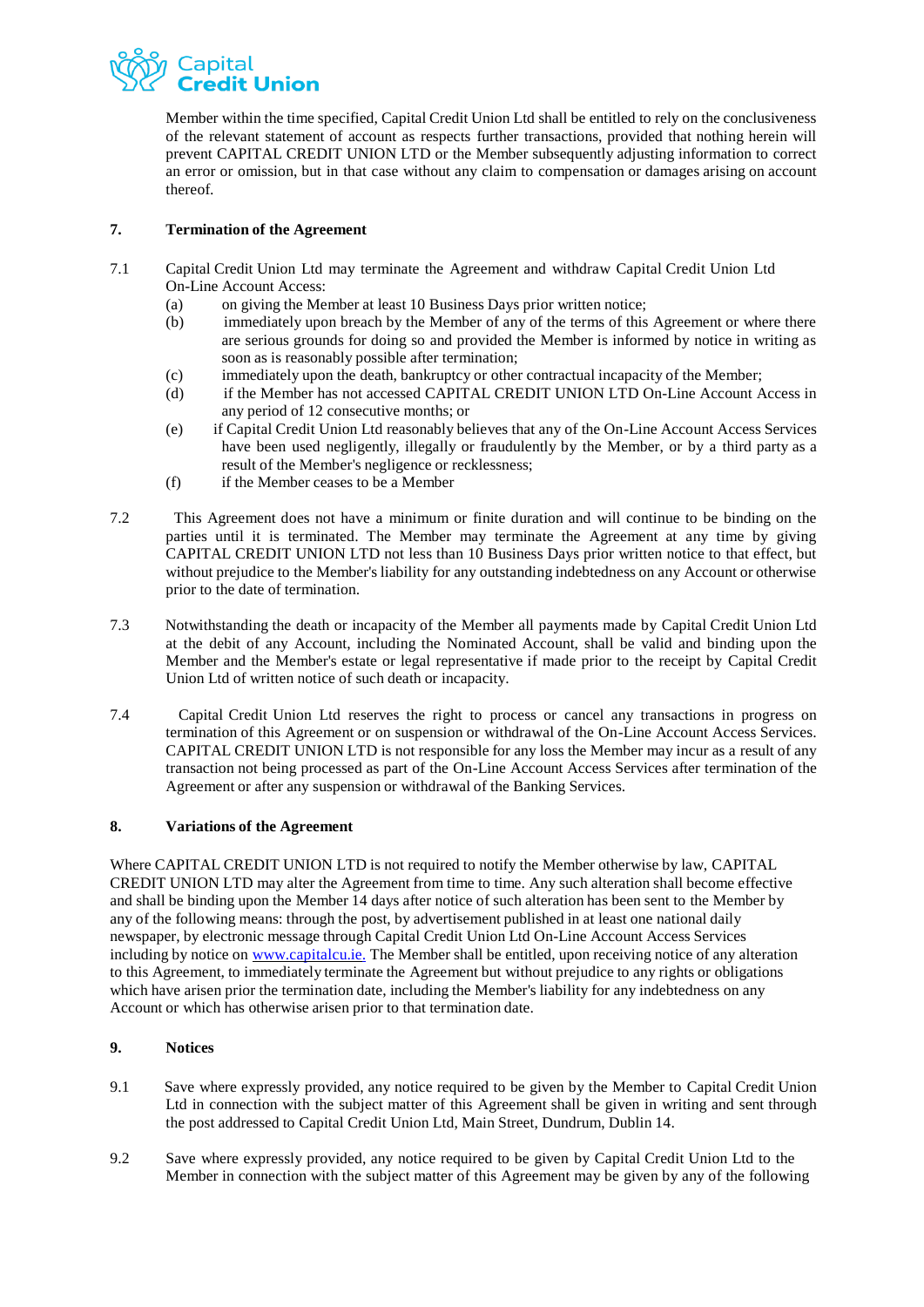

means: through the post, by advertisement published in at least one national daily newspaper or by notice on [www.capitalcu.ie.](http://www.capitalcu.ie./)

## **10. Use of Information and Confidentiality**

- 10.1 Subject to the terms of the Privacy Policy and Security Notice(s), and except to the extent that such disclosure is required under compulsion of law or pursuant to a direction or request issued by the Financial Regulator or other competent statutory or regulatory authority, Capital Credit Union Ltd shall ensure that all confidential personal data of a Member held by Capital Credit Union Ltd in relation to CAPITAL CREDIT UNION LTD On-Line Account Access Services shall only be accessible to Capital Credit Union Ltd, its agents or a company controlled by Capital Credit Union Ltd and shall be processed or used by them for purposes and in a way compatible with the discharge of CAPITALCREDIT UNION LTD's obligation to the Member under the Agreement.
- 10.2 Capital Credit Union Ltd may use IP addresses to analyse trends, administer the site, track users' movements and gather broad demographic information for aggregate use. IP addresses are not linked to personally identifiable information
- 10.3 The Member shall ensure that all information obtained from Capital Credit Union Ltd by the Member relating to Capital Credit Union Ltd's operations, services, software, hardware and/or systems in connection with this Agreement shall be treated by the Member in strictest confidence and shall not be disclosed by the Member to any third party unless it is already in the public domain.

## **11. Intellectual Property**

- 11.1 The Intellectual Property Rights in all data, information, systems, processes or other material used by or developed by CAPITAL CREDIT UNION LTD for the purposes of providing the On-Line Account Access Services or performing its obligations under this Agreement shall, or upon their creation, remain vested in Capital Credit Union Ltd or its licensors. The Member shall use such material only for the purpose of receiving the On-Line Account Access Services, as contemplated by this Agreement.
- 11.2 Save where otherwise specified, the Intellectual Property Rights and contents of all the Website are owned by CAPITAL CREDIT UNION LTD or its licensors. Reproduction of part or all of the contents of the Website in any form is prohibited without the prior consent of CAPITAL CREDIT UNION LTD, other than that a Member may print or download one copy of the contents of the Website for personal noncommercial use.

#### **12. Data Protection**

Capital Credit Union Ltd will comply with its obligations under the Data Protection Acts, 1988 and 2003 (as amended from time to time) as regards relevant data in its possession relating to the Member and shall make available for inspection by the Member any information held by Capital Credit Union Ltd about the Member in accordance with those Acts. The Privacy `Policy and Security Notice(s) published on the Website from time to time shall apply to the use of personal data relating to the Member and shall form part of this Agreement.

## **13. Liability for Defective Transactions**

Subject to the Member's compliance with the Agreement and provided the Member has not acted fraudulently or in a negligent manner, Capital Credit Union Ltd shall accept liability for the non-execution or defective execution of a Funds Transfer effected through Capital Credit Union Ltd On-Line Account Access Service but such liability shall be limited to the amount of the unexecuted or defectively executed Funds Transfer.

#### **14. Temporary Withdrawal of Service**

- 14.1 In the event of a breakdown, fault or malfunction of, or connected to, any system used in connection with Capital Credit Union Ltd On-Line Account Access Service, or where there is a real or potential security risk, Capital Credit Union Ltd shall be entitled, without incurring any liability to the Member, to temporarily suspend the relevant On-Line Account Access Services or access to Capital Credit Union Ltd On-Line Account Access Services for such reasonable period as may be required to remedy, address or resolve the system issue.
- 14.2 Force Majeure: Capital Credit Union Ltd shall not be in breach of its obligations under this Agreement if there is any total or partial failure of performance of CAPITAL CREDIT UNION LTD's duties and obligations occasioned by any act of God, fire, act of government or state, war, civil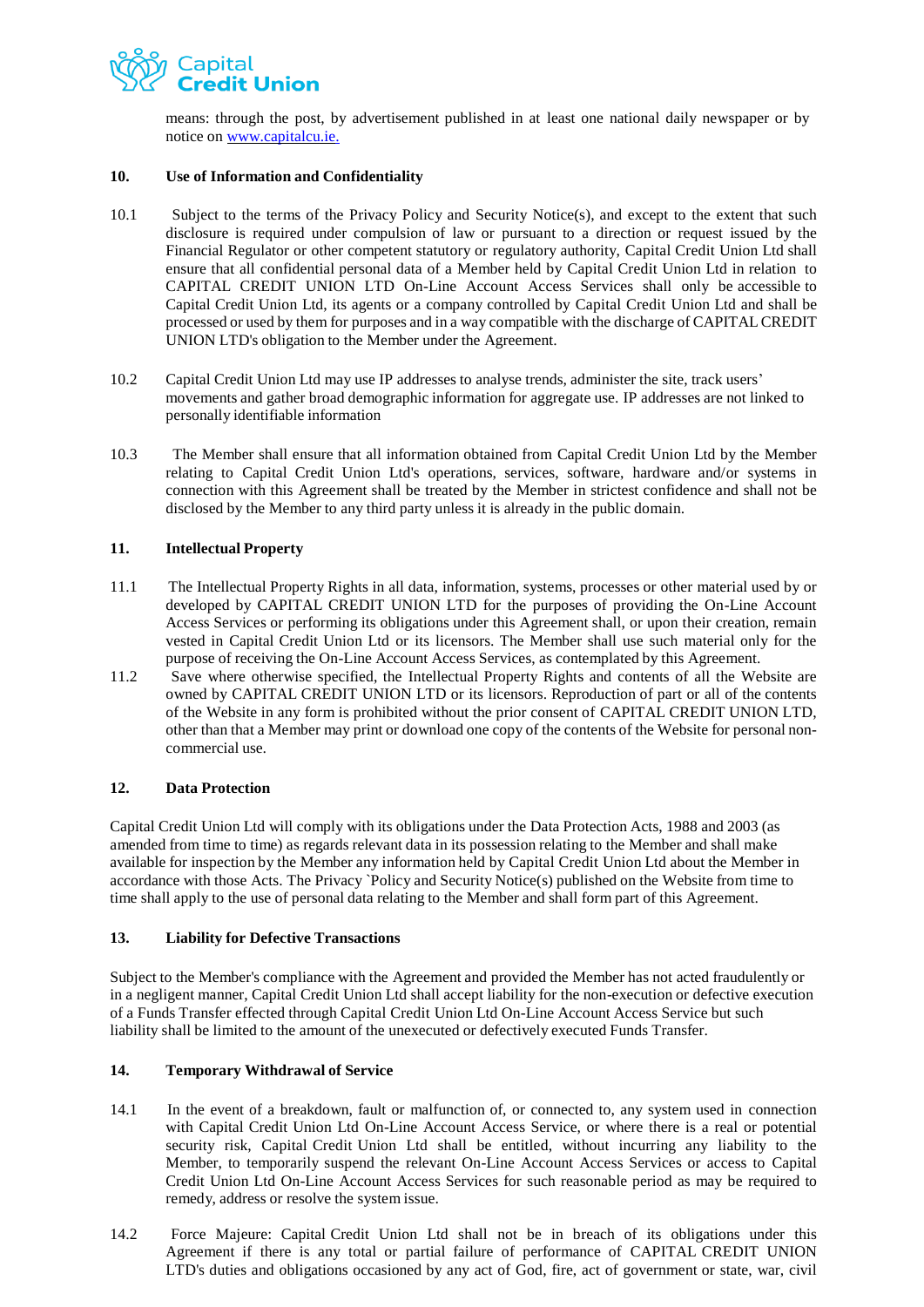

commotion, insurrection, embargo, inability to communicate with third parties for whatever reason, failure of any computer dealing or settlement system, failure of or delay in the transmission of SMS Messages via any mobile phone network, prevention from or hindrance in obtaining any energy or other supplies, labour disputes of whatever nature, late or mistaken payment by an agent or any other reason (whether or not similar in kind to any of the above) beyond Capital Credit Union Ltd's control.

## **15. Security, Maintenance and Availability**

- 15.1 The Member accepts that electronic communications, the internet, telephone lines or SMS-based telecommunications media may not be secure and communications via such media may be intercepted by unauthorised persons or delivered incorrectly. In consequence CAPITAL CREDIT UNION LTD cannot guarantee the privacy or confidentiality of communications via such media although it will put in place security measures to protect these methods of communications.
- 15.2 From time to time it may be necessary to or desirable for security reasons, maintenance, upgrades or other reasons to:
	- (a) make certain or all of the On-Line Account Access Services unavailable to a Member; and/or
	- (b) delay implementation of any new Services; and/or
	- (c) withdraw, replace or reissue Usernames, Passwords, PINs and/or

(d) change authentication procedures or processes for accessing Capital Credit Union Ltd On-Line Account Access

and while Capital Credit Union Ltd will use reasonable endeavours to minimise any inconvenience caused to the Member the Member accepts that these events may occur and that CAPITAL CREDIT UNION LTD has no liability to it in the event of this happening. Where CAPITAL CREDIT UNION LTD changes authentication procedures for accessing CAPITAL CREDIT UNION LTD On-Line Account Access then, notwithstanding Clause 11 Capital Credit Union Ltd may introduce these procedures by giving instructions to the Member via the Capital Credit Union Ltd On-Line Account Access system in respect of which such procedures are being introduced.

15.3 The Member acknowledges that the On-Line Account Access Services may not be available during the period from 03.00 to 07.00 hours.

## **16. Agency**

16.1 The Member agrees that he/she has entered into this Agreement for his/her own benefit and not for the benefit of another person, and may not subcontract or assign any of his/her rights or obligations under this Agreement. The Member acknowledges that Capital Credit Union Ltd enters into this Agreement for itself and as agent for any member of the Capital Credit Union Ltd Group where that member of the Capital Credit Union Ltd Group has an agreement with the Member in respect of a product or service to which the On-Line Account Access Services that are provided to the Member apply.

#### **17. Help Desk**

- 17.1 The Member may contact Capital Credit Union Ltd at Capital Credit Union Ltd on + 353 1 299 0400 in the event that the Member requires urgent assistance in resolving a difficulty encountered in relation to Capital Credit Union Ltd On-Line Account Access and/or information generally in relation to Capital Credit Union Ltd On-Line Account Access.
- 17.2 Telephone calls to the number quoted may be recorded or monitored. This is for your security and the security of our staff and also to verify transactions, improve service and for staff training